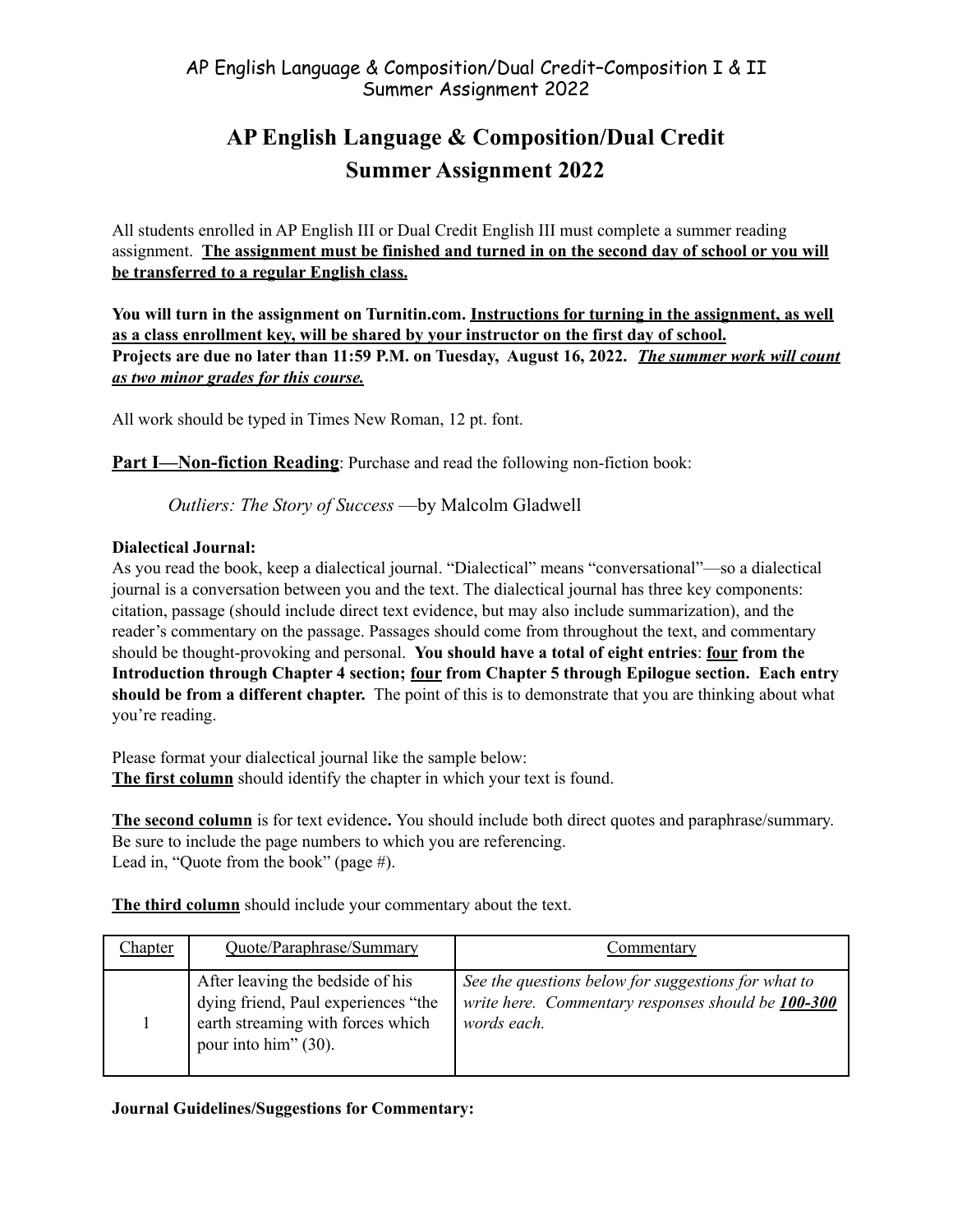- Take the time to write down anything in relation to the text. If you are intrigued by certain statements or certain issues, write your response.
- Make connections with your own experiences. What does this text make you think of? Does it remind you of anything or anyone?
- Make connections with other texts, concepts, or events.
- Ask yourself questions about the text. What perplexes you about a particular passage? Conduct minor research to assist you in reaching an answer to your question to include in your response.
- Try agreeing with the writer. Write down supporting ideas. Try arguing with the writer. On what issues do you disagree?
- Write down striking words, images, phrases, or details. Speculate about them. Why did the author choose them?
- Describe the author's point of view. How does the author's point of view shape the way the writer presents the material?
- Does the author employ rhetorical or literary devices that help prove his point? Identify and explain the effect of these devices.

Your responses need to be formal and thoughtful, not simply a plot summary. You will be graded primarily on content; however, mistakes in grammar, mechanics, and spelling will limit the power of your ideas.

## You will also write about the book for an assessment during the first week of school. This will be an **additional minor course grades. All major assignments come from the major writing assignments in the course and they will be shared during our syllabus review.**

## **Part II—Documentary**

Choose a documentary to watch. Then, write an argument analysis response. Please be aware that some documentaries contain mature topics/content. **Please make a choice that is appropriate for you and your family.**

There are many titles available on Netflix, Amazon, and Hulu, but you can also find many options in the public library as well. If you have a question about your choice, please email either of us at [jennifer.hadley@argyleisd.com](mailto:jennifer.hadley@argyleisd.com) or [alexis.kopp@argyleisd.com](mailto:akopp@argyleisd.com) and we can help you.

## **What should the Documentary Argument Analysis contain?**

**Part 1:** Watch your documentary in its entirety and then evaluate the documentary for the overall main idea (thesis). In **one** paragraph explain what the thesis of the documentary is and provide a supporting rationale (argument) for your evaluation of the thesis.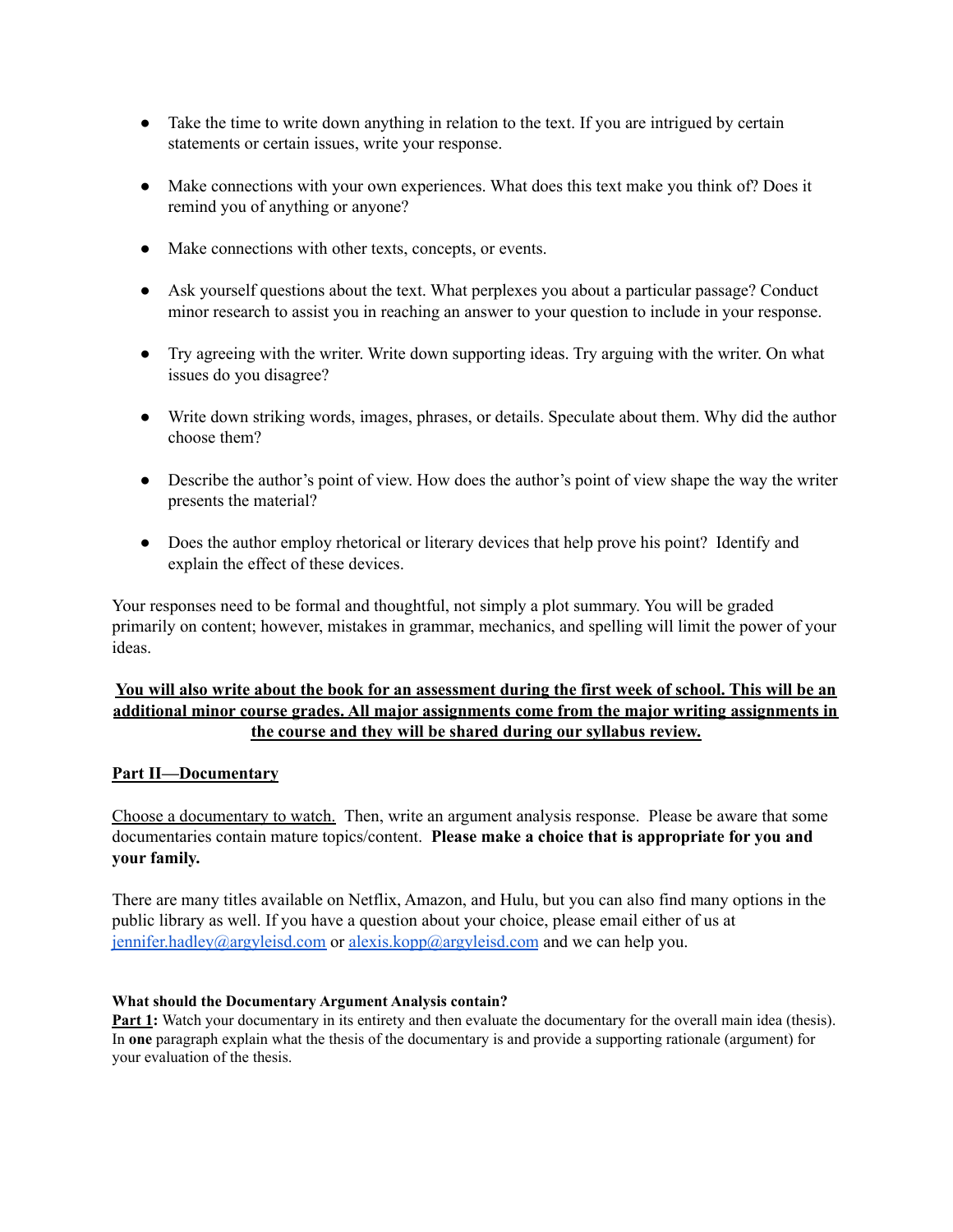**Part 2:** Select **eight** details from the documentary that the filmmaker uses to support the thesis that you identified in part 1. These details could come in the form of interviews, statistics, music type, audience being targeted, etc. You may either list all eight details, or you may synthesize them into a paragraph. Either approach will work. \*\* Please note that you must explain WHY these details helped to support the filmmaker's thesis. It is not enough to simply list items. Be sure to explain the effectiveness of each! A bulleted list is acceptable here. **Part 3:** Write a **one** paragraph response to the documentary. Write about your impression of the topic and the author's viewpoint. Consider your logical and emotional reaction, positive and negative factors, connections to your own interests and experiences. Does the documentary challenge or confirm your own opinions? Does it inform you on an issue of which you were unaware of? Do not simply give a "thumbs up/thumbs down" recommendation.

#### **Example Documentary Argument Analysis**

#### Documentary thesis and rationale

The filmmaker's thesis in the documentary *Crips and Bloods: Made in America* is that the two most violent and largest rival gangs in America were formed not out of hatred for one another but out of a common race issue that both of the gangs face. The documentarian, Stacy Peralta, does not simply document the formation and history of these two gangs, but seeks to provide understanding of gangs in general by showing the viewer that the issues that face minority groups in America today allow for gangs to exist and function relatively unchecked. An example of this is given within the first five minutes of the documentary as the surviving members of the original gangs were interviewed and were able to discuss the environment of the mid-sixties when the gangs were first formed.

#### Details to support thesis and rationale

1) Graphic images of a gang gunfight and class war are shown **in order to hook the audience** into the story that the filmmaker is attempting to relay.

2) Interview with Bo Taylor, former Schoolyard Crip, founder of UNITY ONE, a privately funded organization dedicated to peace making and the transformation of gang members into productive citizens, **who relays the history** of the gang as well as what it has turned into and **how to combat the issues that the gangs now face.** (Complete 8 details as bullet points, including the **effectiveness** of each technique!)

#### Reaction to Documentary

I was surprised by…etc. (YOUR opinion/reaction!) You must write an entire paragraph explaining your reaction.

#### Additional Information—Required Books

The TWU Essay Reader will be a required text this year. More details will be provided once the semester begins.

### AP Test Prep

All students enrolled in AP Lang and Comp should take the AP exam for college credit. Dual Credit students also may take the exam. The AP test is challenging, so I highly recommend completing practices on your own time.

I **strongly recommend** that you purchase one of the following books **if you plan to take the AP exam.** *Barron's AP Language and Composition*

*5 Steps to a 5 AP English Language*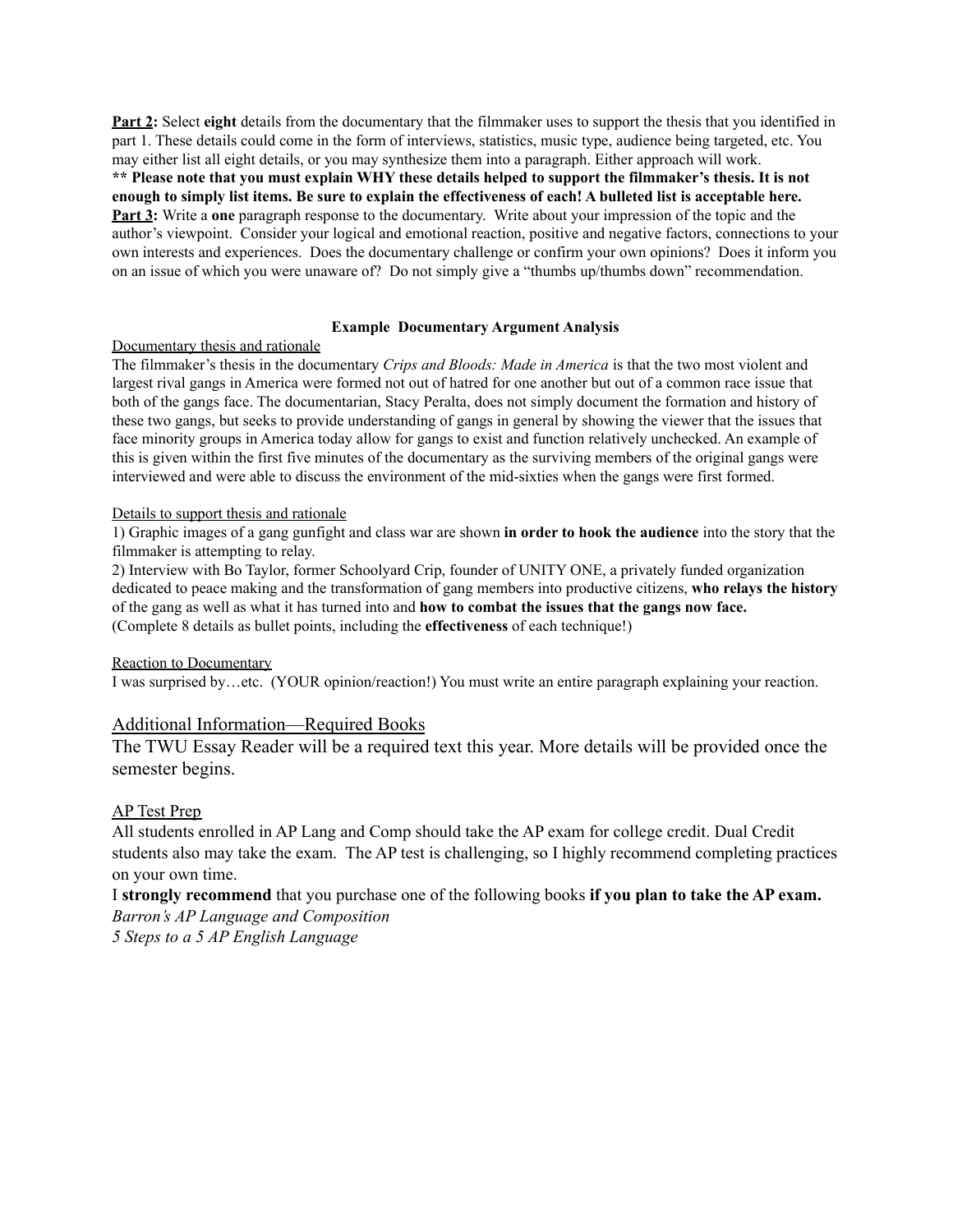## AP/Dual Credit English III or Regular English III?

This course is primarily a course in effective writing and critical reading, with special emphasis on rhetoric and argument. In deciding whether or not you should take regular or AP/Dual Credit English your junior year, you should ask yourself several questions:

• Do you enjoy writing and/or would you like to improve your writing?

This is a writing intensive class. We will focus on argument and rhetorical analysis, which is new for some students. If you enjoy arguing and would like to improve your writing style, AP/Dual is your class. You can expect to write at least eight process essays over the course of the year, in addition to timed writings and short writing tasks. Most of these assignments will be completed outside of class, and you will be evaluated as a college *student—not a junior in high school.*

Are you self-motivated to keep up with classwork, homework, reading assignments, and several tasks at once?

AP/Dual students must be disciplined enough to complete readings and assignments on their own, outside of class. At different points in the year, you may be asked to complete multiple tasks at once (projects, reading assignments, *etc).*

• Are you frequently absent (for whatever reason)?

You will be at a disadvantage if you consistently miss class. If you're in dual credit, there is an attendance policy *that will af ect your grade. Extra-curricular absences DO count against your attendance for dual credit.*

An individual dual credit student may reach a **MAXIMUM of 15 TOTAL ABSENCES per semester in each dual credit course**. A student is considered "absent" if he/she is not present for any reason (including school related activities, illness, personal/medical days, excused and unexcused absences). If a student exceeds this limit prior to the official last withdrawal date, the instructor will drop the student from the class. The student will have the option of transferring into the AP program (which is the same class but requires an exam at the end of the semester for credit), or of moving into an on-level class. If a student exceeds the limit **AFTER the official drop date (see above)** the following policy applies: 16-18 absences TWU Grade will drop ONE letter grade at end of semester 19+ absences TWU Grade will drop TWO letter grades at end of semester

If a dual credit student is absent **for TWO CONSECUTIVE WEEKS,** even if the student has NOT exceeded the 15 day maximum, the instructor will drop the student from the class or lower the student's TWU grade.

• Have you been successful in your Pre-AP English classes? Or, have you done extremely well in on-level English (to the point you're desperate for a challenge)?

The level of expectation and the pace go up next year, not down, so you need to have a solid foundation to do well. If you've struggled your sophomore year, and haven't improved as the year has progressed, you may not be ready for AP/Dual English. If you've consistently made As and Bs in Pre-AP and are willing to work hard, AP/Dual is for *you.*

• Do you enjoy reading and discussion?

As you might expect there is a fairly heavy reading load in AP/Dual Credit. It's mostly nonfiction. If you don't like to read, AP/Dual probably isn't for you. This isn't to say you will like everything we read; there's a big difference. You're free to disagree with the pieces—just not because you didn't want to read them or because reading is "so boring." Also, we will discuss everything we read—both for the writing style and the purpose/opinion that is *conveyed. Students who participate in class discussions are more successful in the class.*

● Are you intellectually curious and do you find value in learning and thinking?